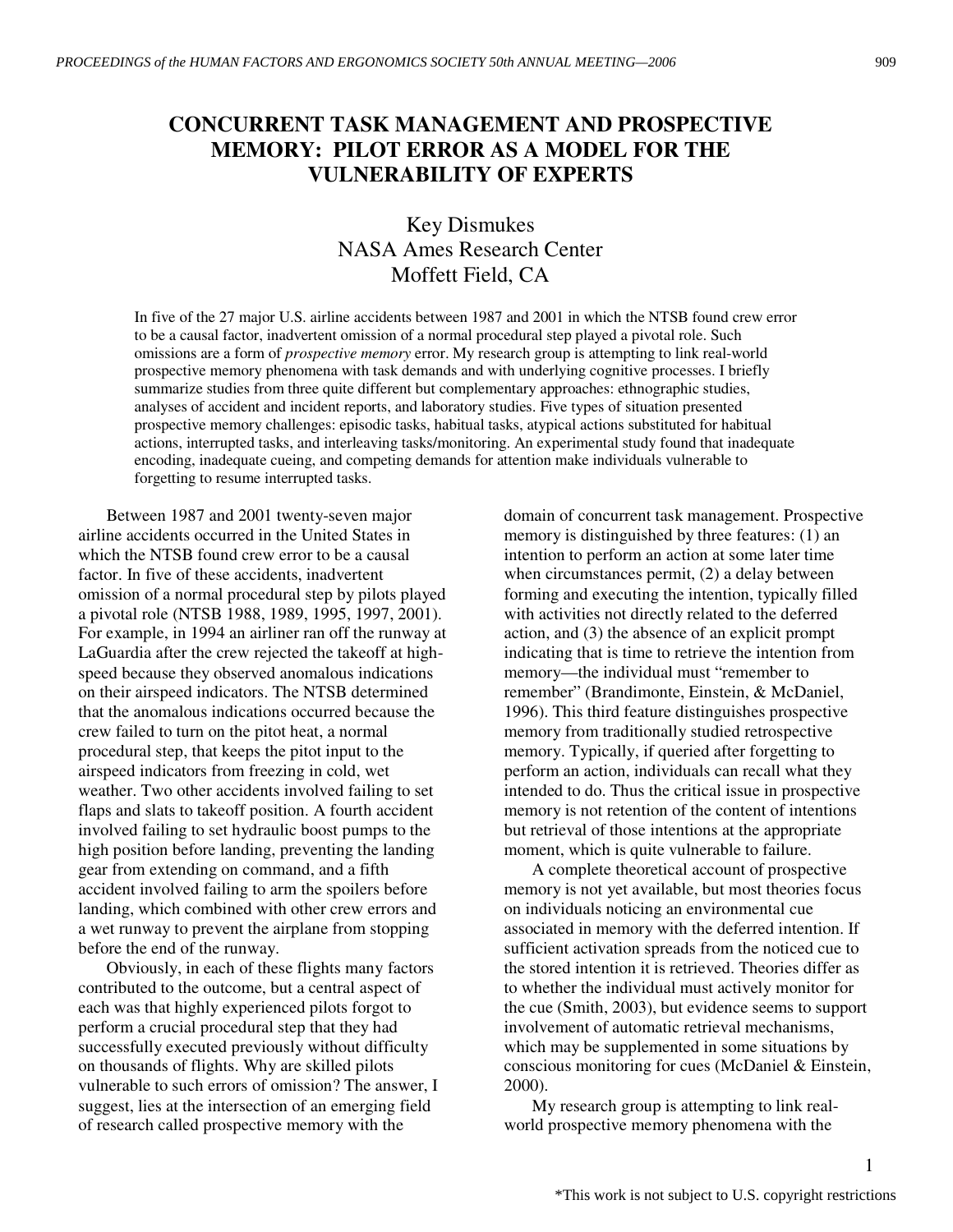emerging picture of underlying cognitive processes. I briefly describe studies from three quite different but complementary approaches: ethnographic studies, analyses of accident and incident reports, and laboratory studies.

### **Aviation studies**

Airline operations lend themselves to the study of skilled human performance and human error because these operations are highly standardized, with formal written operating procedures that cover almost every aspect. Because most aspects of flight operations are explicitly scripted, we can readily observe deviations from what is prescribed. Also a fair degree of consensus exists among experts over what actions are appropriate or inappropriate in most normal situations.

We conducted three studies that helped us to identify the kinds of tasks involving prospective memory in airline flight operations and the most common forms of associated error. An ethnographic study focused on a particular aircraft type to allow indepth analysis (the Boeing 737, one of the most commonly used airplanes in the transport industry). We reviewed written operating procedures, participated in classroom and flight simulation training at two major airlines, and observed a large number of flights from the cockpit jumpseat (Loukopoulos, Dismukes, & Barshi, 2003). A second study analyzed National Transportation Safety Board (NTSB) reports for the 19 major U.S. airline accidents attributed to crew error between 1990 and 2001 (Dismukes, Berman, & Loukopoulos, in press), and a third study sampled 20 percent of all air carrier reports submitted to the Aviation Safety Reporting System (ASRS) over a 12 month period to obtain reports involving any type of memory error (Nowinski, Holbrook, & Dismukes, 2003). A startling finding of this ASRS study was that, of the 75 reports from airline pilots that provided sufficient information to clearly identify a memory failure, 74 involved prospective memory rather than retrospective memory (memory for content).

From these studies (which also address topics beyond prospective memory), we concluded that prospective memory demands in cockpit operations emerge in five types of task situations. These five types were identified by analyzing each accident and incident in which a pilot forgot to perform an intended task and determining what other tasks were being performed concurrently, whether the forgotten task was habitual, what cues would normally be

present to trigger retrieval, and whether those normal cues were actually present.

1) *Episodic tasks*. In these situations pilots must remember to perform at a later time some task that is not habitually performed at that time. For example, an air traffic controller may instruct a crew to report passing through 10,000 feet while the crew is still at 15,000 feet, requiring the crew to hold this instruction in memory for perhaps five minutes. During that time, the crew typically will perform other tasks, often tasks that divert attention away from the altimeters. We have found that, in many real-world situations, ongoing tasks direct individuals' attention entirely away from cues that might trigger retrieval, and we argue that this is a major source of variance in performance (Holbrook, Dismukes, & Nowinski, 2005). Most laboratory research on prospective memory has focused on episodic tasks.

2) *Habitual tasks*. Crews perform many tasks in the course of a flight, and many tasks involve multiple steps. Most of the tasks and many of the intermediate steps of the tasks are specified by written procedures, and are normally performed in the same sequence. Thus, for experienced pilots, execution presumably becomes largely automatic and does not require deliberate search of memory in order to know what to do next. Pilots do not need to form an episodic intention to perform each task and each action step—rather the intention is implicit in the action schema for the task, stored as procedural memory. It would be uncommon for a pilot to arrive at work thinking "I will lower the landing gear today when I turn onto final approach" (and it would be rather alarming if a pilot found this necessary).

Remembering to perform habitual tasks seems quite reliable normally—individuals in aviation and in everyday life perform enormous numbers of habitual activities with few complaints—but performance is undermined if normally present cues are for some reason removed. For example, at many airlines, crews normally set flaps to takeoff position immediately following completion of the After Engine Start checklist and before starting to taxi. But what happens if the crew must defer setting the flaps until after taxi to prevent freezing slush on the taxiway from being thrown up on the flaps? The cues that normally trigger crews to set the flaps are no longer present—this action is now out of sequence, temporally separated from completion of the After Engine Start checklist and removed from the normal environmental context provided by being at the ramp.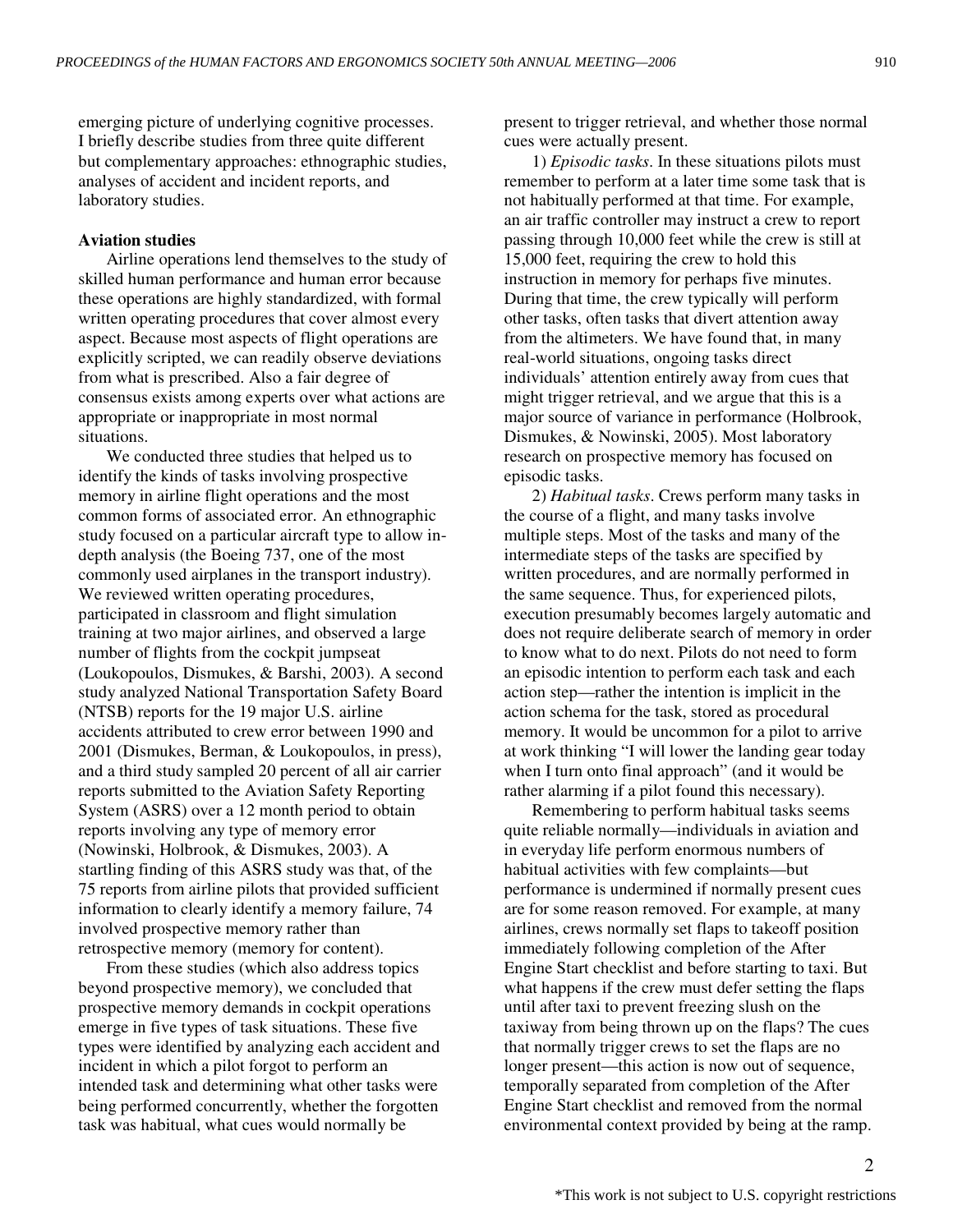By deferring the task of setting the flaps the crew has essentially changed a habitual task to an episodic task, but they may not realize that this increases their vulnerability to forgetting because the normally present cues and context are removed.

3) *Atypical actions substituted for habitual actions*. Circumstances sometimes require crews to deviate from a well-established procedural sequence. For example, through long experience departing from a certain airport, a crew might come to know that the Standard Instrument Departure procedure (a written instrument procedure) requires them to turn left to 300 degrees upon reaching 2000 feet. Taking this action would become habitual for the crew. If on rare occasion a controller told them to turn to 330 degrees instead of 300, the crew would have to form both an episodic intention to turn to 330 degrees and an intention to inhibit their habitual response of leveling the wings at 300. However, busy with other tasks, crews often revert to the habitual action, a form of error Reason (1990) described as habit intrusion.

4) *Interrupted tasks*. Crews are often interrupted when performing cockpit procedures, especially when at the gate preparing the airplane for departure (Dismukes, Young, & Sumwalt, 1998; Latorella, 1999). Flight attendants, gate agents, mechanics, and jumpseat riders require the pilots' attention as the pilots perform a fairly long sequence of procedural steps before starting the engines. Interruptions are so abrupt, salient, and common that pilots may do little if anything to encode an explicit intention to resume the interrupted task. A common error is to go on to the next task after the interruption, rather than returning to the interrupted task. In many cases the perceptual cues available in the cockpit do not provide a salient indication of the status of the interrupted task, and the perceptually rich environment of the cockpit is associated with many tasks that remain to be done at this point.

5) *Interleaving tasks and monitoring*. While performing ongoing tasks pilots are often required to monitor the status of other tasks. Some tasks, such as the requirement to report passing through an altitude, previously discussed, involve monitoring for an event that is known will occur. In other situations pilots must monitor for events that occur infrequently if at all. For example, when flying in visual meteorological conditions pilots must scan outside the cockpit windows for other airplanes that might be on a conflicting path. Colvin, Dodhia, & Dismukes, (2005) found that, when conflicting traffic was rare, pilots' scanning of the full visual field became

infrequent.

We speculate that it is difficult to maintain the monitoring task goal in working memory when the result of each inspection of the monitored scene reveals that no event has occurred. In this sense the monitoring aspect of the pilots' dual tasks somewhat resembles vigilance tasks (Parasuraman, 1986). Apparently humans are wired to allocate attention heavily toward sources of high information content, and thus have difficulty maintaining monitoring for low probability events, even when those events may have high consequences (see Wickens, Goh, Helleberg, Horrey, & Talleur, 2003, for a model of attention allocation among tasks). But this sort of monitoring differs from traditionally-studied vigilance tasks in that the pilot must interrupt an ongoing task and shift attention to the thing being monitored. When the pilot goes too long without shifting attention, the monitoring task may slip from working memory, and then must somehow be retrieved, just as in other types of prospective memory situation.

#### **An Experimental Study of Interruptions**

Dodhia and Dismukes (2005) hypothesized that individuals are vulnerable to forgetting to resume interrupted tasks in large part because of three reasons. (1) The salient intrusion of many interruptions quickly diverts attention and discourages encoding explicit intentions and identifying cues to resume the interrupted task. If no explicit intention is encoded, then remembering to resume the interrupted task will depend on noticing happenstance cues that remind the individual of the status of the interrupted task and the implicit intention of completing all tasks. Even if an intention is explicitly encoded, the conditions for resuming the interrupted task are likely to be framed only as "after the end of the interruption"; individuals are often not in a position to identify and encode specific perceptual cues likely to be present at the end of the interruption. (2) Cues indicating the window of opportunity for resuming the interrupted task at the end of the interruption may not closely match the form in which the intention (implicit or explicit) to resume the interrupted task is encoded. The end of the interruption is not a simple perceptual cue but a state of affairs that requires recognizing, interpreting and integrating diverse perceptual cues. If the individual does not consciously monitor for the end of the interruption, the constellation of perceptual cues may fail to trigger recognition that the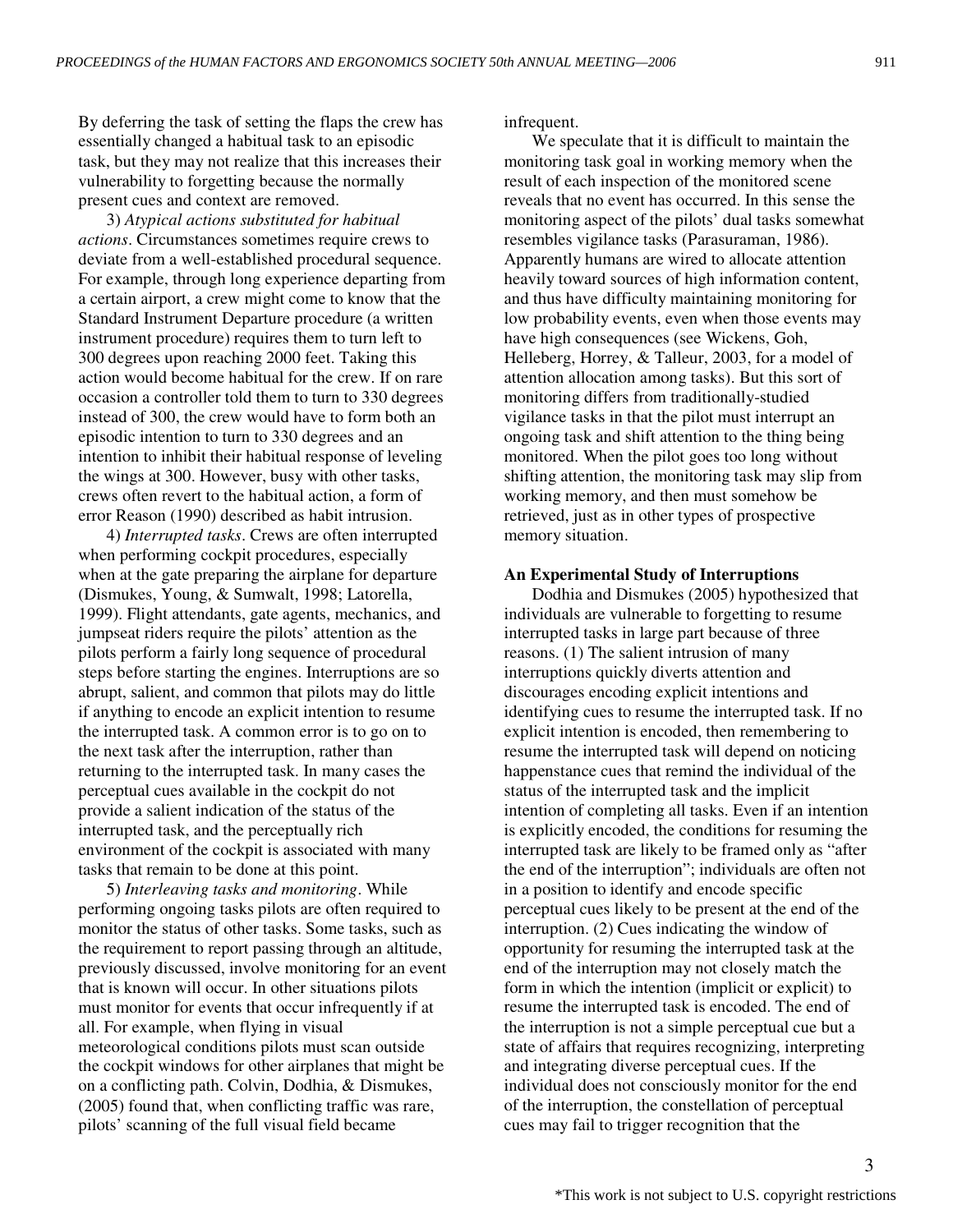interruption has ended. (3) The end of interruptions in real-world situations is often followed immediately by other task demands that may not allow the individual sufficient time to fully process and interpret environmental conditions signifying that the interruption is over or to retrieve the associated intention (Holbrook et al., 2005; Loukopoulos et al., 2003). Further, activation from environmental cues associated with these other task demands may support retrieval of the goals associated with these task demands preferentially over retrieval of the goal to resume the interrupted task.

We designed an experimental paradigm to investigate these three themes. Experiment participants were required to answer a series of questions resembling the Scholastic Aptitude Test, arranged in blocks of different question types (e.g., analogies, vocabulary, math). They were instructed that when blocks were interrupted by the sudden onset of a different block of questions they should remember to return to the interrupted block after completing the interrupting block and before continuing to the next block in the series. In the baseline (control) condition, these occasional interruptions were abrupt−the screen with the question participants were currently working on was suddenly replaced, before they could answer the question, with a screen with a different type of question, and the background color of the screen changed.

After the end of the interrupting block, a screen appeared for 2.5 seconds with the message "Loading next section" (this screen also appeared between all blocks that were not interrupted) and then the next block of questions appeared without any reference to the interrupted block. Without receiving any explicit prompt, participants had to remember to return to the interrupted block by pressing a key. Participants in the baseline condition frequently forgot to resume the interrupted task and instead continued with the next block in the series after an interruption—the proportion of successful resumptions of the interrupted task in the baseline condition was 0.48.

To address our first hypothesis, that the intrusion of a sudden interruption discourages adequate encoding of an intention to resume the interrupted task, we implemented an encoding reminder condition in which the interruption began with a four second text message "Please remember to return to the block that was just interrupted." This manipulation increased the proportion of resumptions from the baseline condition of 0.48 to 0.65, which

was highly significant statistically (as were the results of all other manipulations, discussed below).

It was not clear whether the encoding reminder manipulation was effective at improving performance because of the explicit reminder or because of the additional four second delay before participants had to start performing the interrupting task. We therefore performed an encoding pause manipulation in which participants saw only a blank screen for four seconds at the beginning of the interruption. This manipulation also improved performance to 0.65. We interpret these results to indicate that a pause before starting to perform an interrupting task allows individuals time to recognize the implications of being interrupted and to encode information that helps them to remember to resume the interrupted task. The explicit reminder to resume the interrupted task apparently did not provide any additional encoding advantage.

We also addressed our second hypothesis that individuals are likely to forget to resume interrupted tasks because they do not encounter explicit cues signaling the end of the interruption. In the retrieval reminder condition, participants received a message "End of interruption" for 2.5 seconds while the next block was loading. This message appeared above the "Loading next section" message that appeared in all conditions. In support of our hypothesis, this manipulation improved performance to 0.90.

Finally, we addressed our third hypothesis, that individuals sometimes forget to return to an interrupted task because the end of interrupting tasks is often quickly followed by other task demands that do not allow the individual time to fully process and interpret environmental conditions and to retrieve the intention to resume the interrupted task. We created a retrieval pause condition in which the delay between the end of the interrupting task and the beginning of the next block was increased to 8-12 seconds and a countdown clock appeared to display the remaining time to the next block. This manipulation was intended to make clear to participants that they had plenty of time before new task demands would begin. Resumption performance increased to 0.88, supporting the idea that people fail to resume interrupted tasks in part because their attention is quickly diverted to new task demands arising after interruptions end.

In addition to theoretical implications, this study suggests practical ways individuals can reduce their vulnerability to forgetting to resume interrupted tasks. Taken together, our studies illustrate that